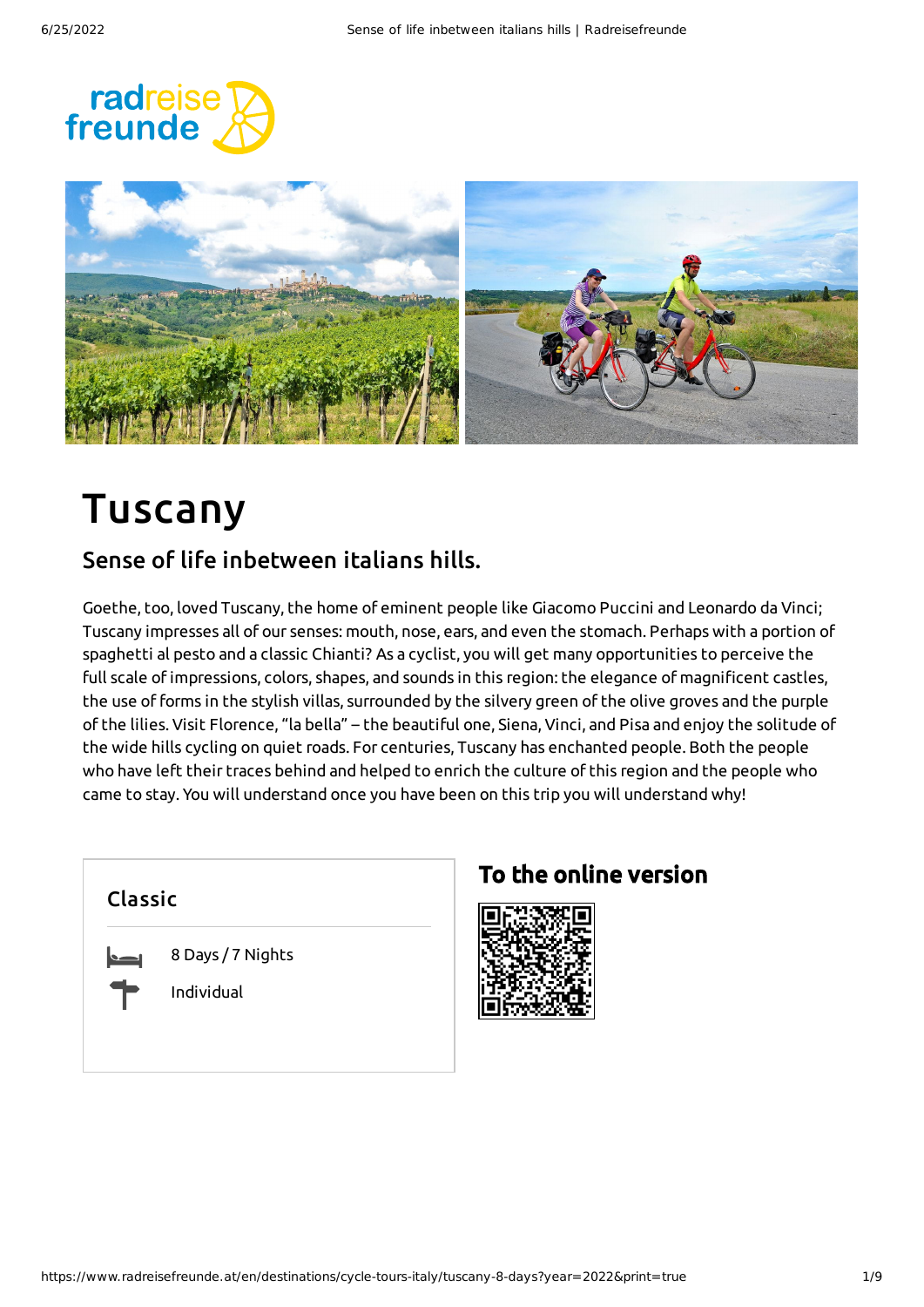# Itinerary

DAY 1

## Arrival in [Montecatini](#page-1-0) Terme

<span id="page-1-0"></span>In the hotel, you will first get detailed information on the tour and your bikes. Afterwards, we recommend taking a walk in the spa park or taking the historical rack railway train to Montecatini Alto.

**[Vinci](#page-1-1)** approx. 55 km DAY  $\overline{\phantom{0}}$ 

<span id="page-1-1"></span>At the beginning of your tour, you will cycle through the vast plains of the valley Valdenievole, which is characterized by a lot of agriculture. You will continue through the first Tuscan villages, through olive groves to Vinci, the birthplace of Leonardo. We recommend visiting the museum in the castle since it is home to one of the largest and most original collections of machines and models of the inventor. Then, you will take quiet roads back to Montecatini Terme.

[Montecatini](#page-1-2) Terme – Pisa  $|$  approx. 40-90 km

<span id="page-1-2"></span>On your way to Lucca, you will pass the small, medieval wine town of Monte Carlo, where one of the few white wines of Tuscany flourishes. (Alternatively, you can take the train to Lucca). A bike ride on the historic city walls offers magnificent views of churches and towers that rise above the countless roofs of the city. Afterwards, you will continue to Lake Massacciuccoli (also called Lake of Giacomo Puccini) with stunning views of the sea and Pisa with its Court of Miracles ("Piazza dei Miracoli" – Leaning Tower).



DAY 3

Pisa – [Casciana](#page-1-3) Terme  $\vert$  approx. 50 km

<span id="page-1-3"></span>First, the bike path leads you along the river Arno. Many fertile fields line your way and you will continue your tour through the Pisan hills, on whose gentle slopes sweet wines, olives and juicy peaches grow. You will see small medieval villages located on the hilltops and soon you will have reached today's destination, the spa town Casciana Terme.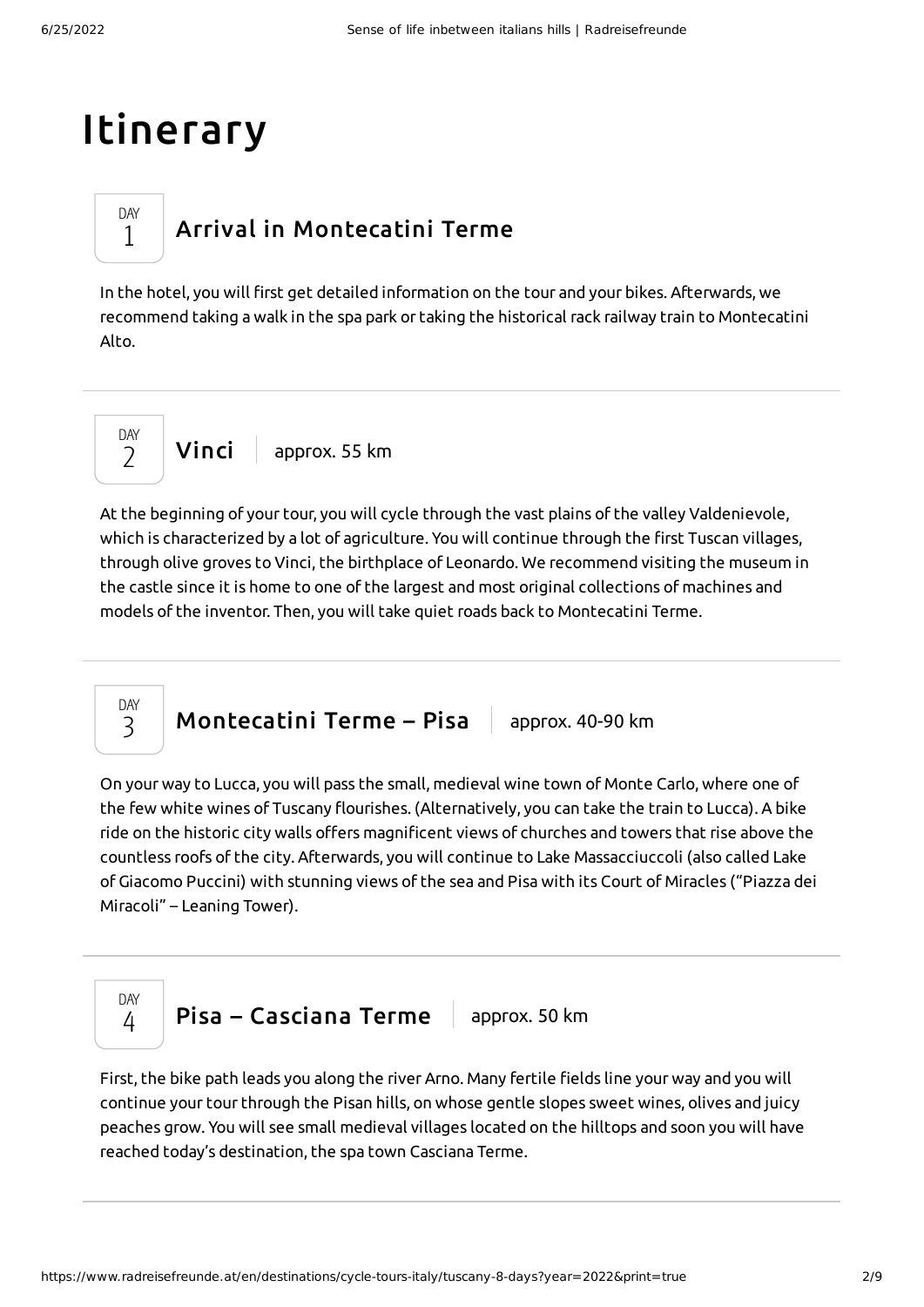DAY 5

### Casciana Terme – San [Gimignano](#page-2-0)  $|$  approx. 55 km

<span id="page-2-0"></span>Today, you will cycle on beautiful trails through vineyards and rolling hills to San Gimignano. On your way, you will see images of the original Tuscany as they have been painted many times. Just before you reach today's destination, the silhouettes of the famous medieval towers appearin front of you. Each aristocratic family once had their own tower here – and these towers still dominate the townscape.



<span id="page-2-1"></span>The beautiful Tuscan landscape on today's stage makes you forget the small climbs on the route. Once you reach the small fortified village of Monteriggioni, you will feel as if you were in the Middle Ages. Today's highlight undoubtedly is the architectonic paradise of Siena.

$$
\begin{array}{c|c|c|c} \n\text{DAY} & \text{Siena} - \text{Florenz} & \text{approx. 50 km + bus transfer} \\ \n\end{array}
$$

<span id="page-2-2"></span>The tour takes you into the midst of the wide Chianti region. Only here the world-renowned "Chianti Classico" wine, which is much respected among wine connoisseurs, is grown. The charming wine village of Castellina is on your way to Greve. Thanks to its famous wine and olive production, it is called the capital of the Chianti region. From here you will get back to Florence by bus.

DAY 8

### [Departure](#page-2-3) or extension

<span id="page-2-3"></span>Afterwards: individual departure, extension of your trip, or combination with the tours "Venice-Florence" and "Florence-Rome".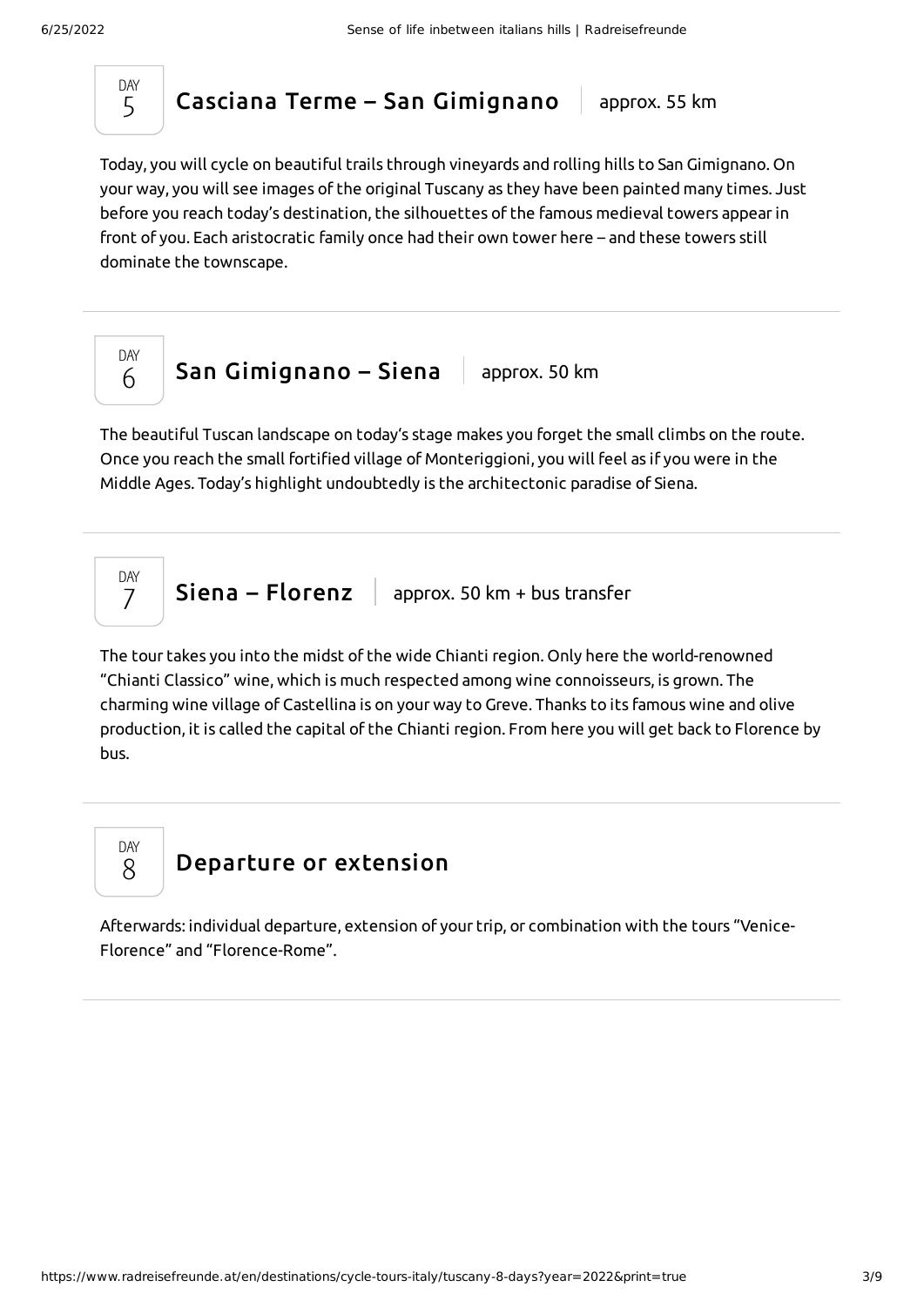# Tour character

Tuscany has a wonderful but also hilly landscape. You will cycle on quiet minorroads and sometimes even on country lanes from one famous city to another. Close to bigger cities, traffic is unfortunately unavoidable.

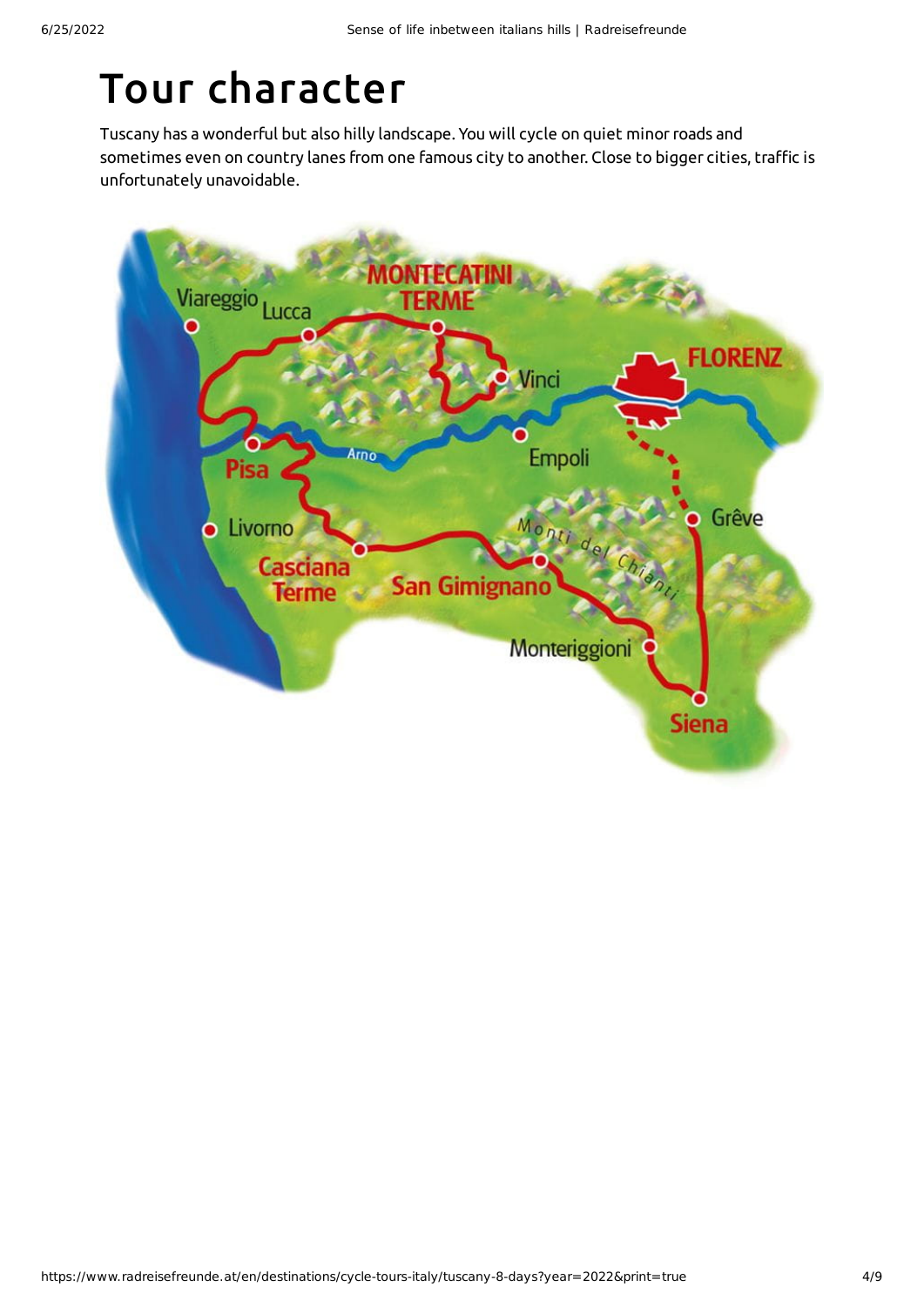## Prices and events

#### Place of arrival: Montecatini Terme

|                                               | Season 1<br>02.04.2022 - 15.04.2022  <br>01.10.2022 - 08.10.2022  <br>Arrival Saturday | <b>Season 2</b><br>16.04.2022 - 13.05.2022  <br>10.09.2022 - 30.09.2022  <br>Arrival Saturday | <b>Season 3</b><br>14.05.2022 -<br>09.09.2022  <br>Arrival Saturday |  |  |
|-----------------------------------------------|----------------------------------------------------------------------------------------|-----------------------------------------------------------------------------------------------|---------------------------------------------------------------------|--|--|
| Tuscany 8 days, category charme, IT-TORTO-08D |                                                                                        |                                                                                               |                                                                     |  |  |
| Base price                                    | 1,099.00                                                                               | 1,149.00                                                                                      | 1,199.00                                                            |  |  |
| Surcharge single room                         | 429.00                                                                                 | 429.00                                                                                        | 429.00                                                              |  |  |
| Tuscany 8 days, category B, IT-TORTO-08B      |                                                                                        |                                                                                               |                                                                     |  |  |
| <b>Base price</b>                             | 839.00                                                                                 | 879.00                                                                                        | 899.00                                                              |  |  |
| Surcharge single room                         | 269.00                                                                                 | 269.00                                                                                        | 269.00                                                              |  |  |
| Tuscany 8 days, category A, IT-TORTO-08A      |                                                                                        |                                                                                               |                                                                     |  |  |
| <b>Base price</b>                             | 949.00                                                                                 | 999.00                                                                                        | 1,049.00                                                            |  |  |
| Surcharge single room                         | 319.00                                                                                 | 319.00                                                                                        | 319.00                                                              |  |  |

Category "Charme": overnight stay in well-selected hotels, mostly in Tuscan style. Each accommodation (except the one in Florenz) offers a pool (opening hours depends on weather). In Montecatini Terme and Florenz we book centrally located hotels\*\*\*\* (from our category A).

Category A: hotels\*\*\* and \*\*\*\*, partly with pool

Category B: hotels\*\*\*

# Additional nights

#### Place of arrival: Montecatini Terme

**Season 1** Apr 2, 2022 - Apr 15, 2022 | Oct 1, 2022 - Oct 8, 2022 | Arrival Saturday

**Season 2** Apr 16, 2022 - May 13, 2022 | Sep 10, 2022 - Sep 30, 2022 | Arrival Saturday

**Season 3** May 14, 2022 - Sep 9, 2022 |

Arrival Saturday

Montecatini Terme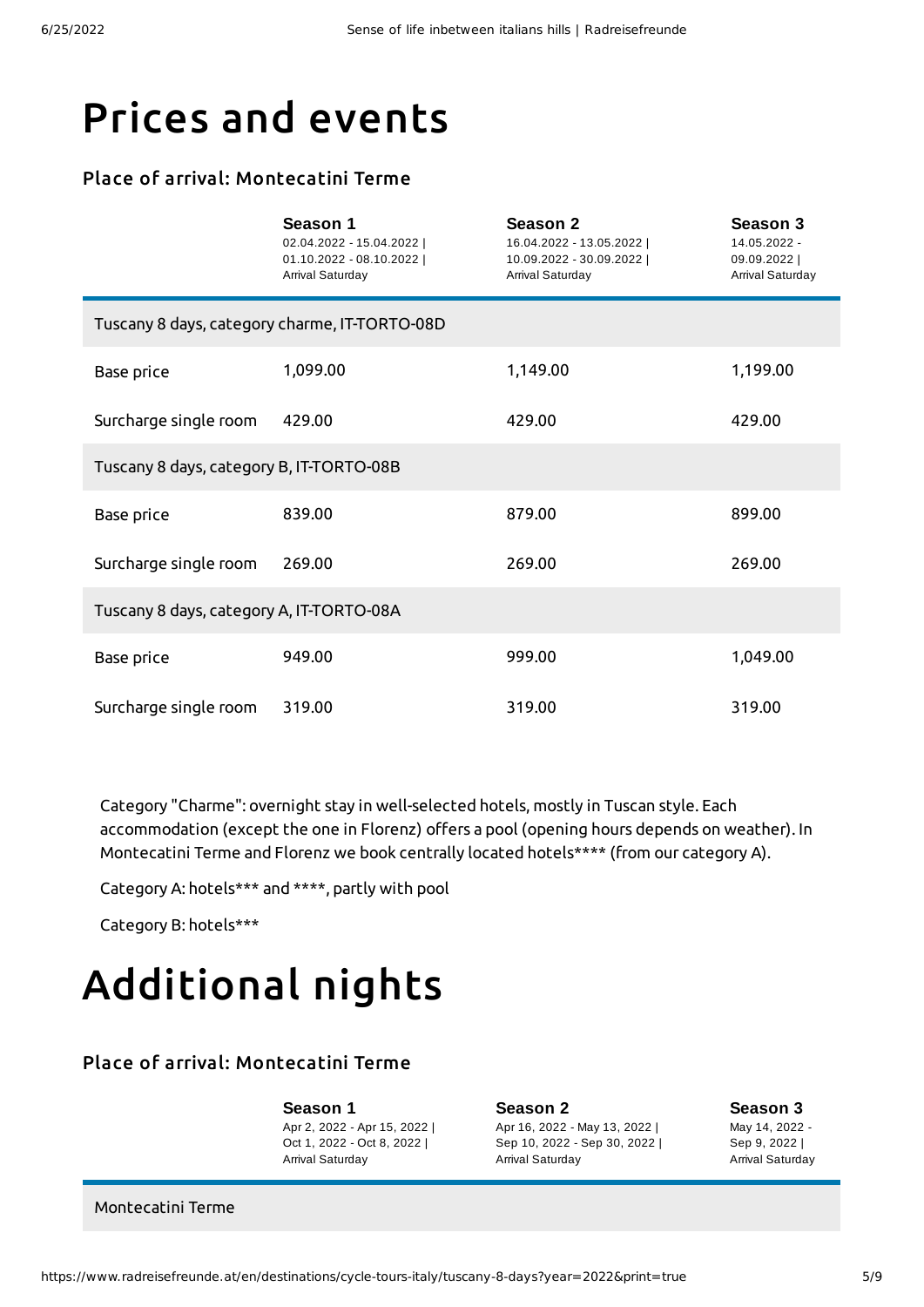|                                  | Season 1<br>Apr 2, 2022 - Apr 15, 2022  <br>Oct 1, 2022 - Oct 8, 2022  <br>Arrival Saturday | Season 2<br>Apr 16, 2022 - May 13, 2022  <br>Sep 10, 2022 - Sep 30, 2022  <br>Arrival Saturday | Season 3<br>May 14, 2022 -<br>Sep 9, 2022  <br>Arrival Saturday |
|----------------------------------|---------------------------------------------------------------------------------------------|------------------------------------------------------------------------------------------------|-----------------------------------------------------------------|
| Double room p. P. cat.<br>Charme | 99.00                                                                                       | 99.00                                                                                          | 99.00                                                           |
| Single room                      | 148.00                                                                                      | 148.00                                                                                         | 148.00                                                          |
| Florenz                          |                                                                                             |                                                                                                |                                                                 |
| Double room p. P. cat.<br>Charme | 115.00                                                                                      | 115.00                                                                                         | 115.00                                                          |
| Single room                      | 204.00                                                                                      | 204.00                                                                                         | 204.00                                                          |
| Montecatini Terme                |                                                                                             |                                                                                                |                                                                 |
| Double room p. P. cat.<br>B      | 55.00                                                                                       | 55.00                                                                                          | 55.00                                                           |
| Single room                      | 74.00                                                                                       | 74.00                                                                                          | 74.00                                                           |
| Florenz                          |                                                                                             |                                                                                                |                                                                 |
| Double room p. P. cat.<br>B      | 69.00                                                                                       | 69.00                                                                                          | 69.00                                                           |
| Single room                      | 128.00                                                                                      | 128.00                                                                                         | 128.00                                                          |
| Montecatini Terme                |                                                                                             |                                                                                                |                                                                 |
| Double room p. P. cat.<br>Α      | 75.00                                                                                       | 75.00                                                                                          | 75.00                                                           |
| Single room                      | 100.00                                                                                      | 100.00                                                                                         | 100.00                                                          |
| Florenz                          |                                                                                             |                                                                                                |                                                                 |
| Double room p. P. cat.<br>A      | 115.00                                                                                      | 115.00                                                                                         | 115.00                                                          |
| Single room                      | 204.00                                                                                      | 204.00                                                                                         | 204.00                                                          |

# <span id="page-5-0"></span>Our [rental](#page-5-0) bikes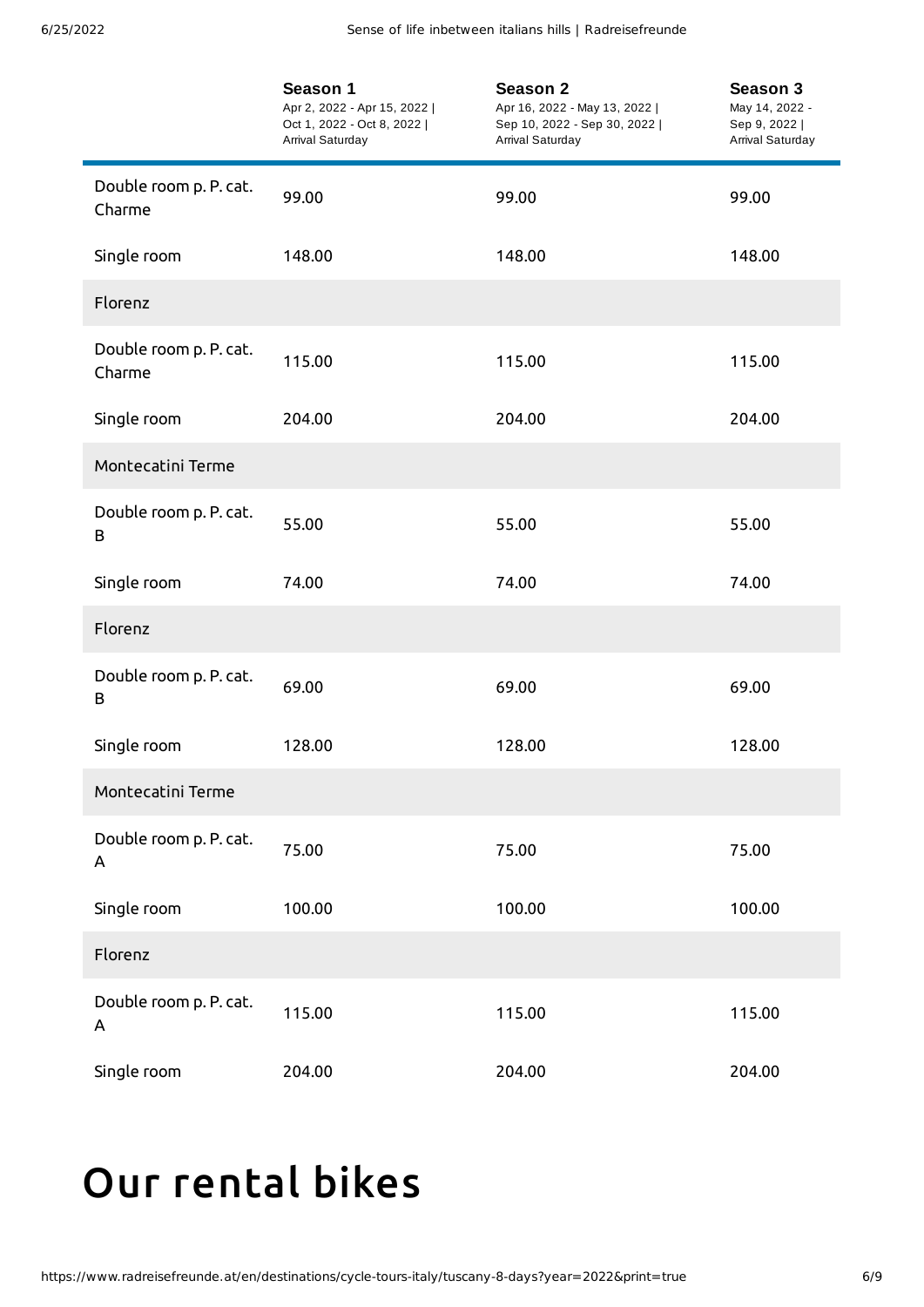|                                              | <b>Filter</b> |
|----------------------------------------------|---------------|
| 21-gear unisex incl. rental bike insurance   | 89.00         |
| 21-gear gents incl. rental bike insurance    | 89.00         |
| 7-gear unisex incl. rental bike insurance    | 89.00         |
| rental bike PLUS incl. rental bike insurance | 139.00        |
| Electric bike incl. rental bike insurance    | 199.00        |

Prices per person in EUR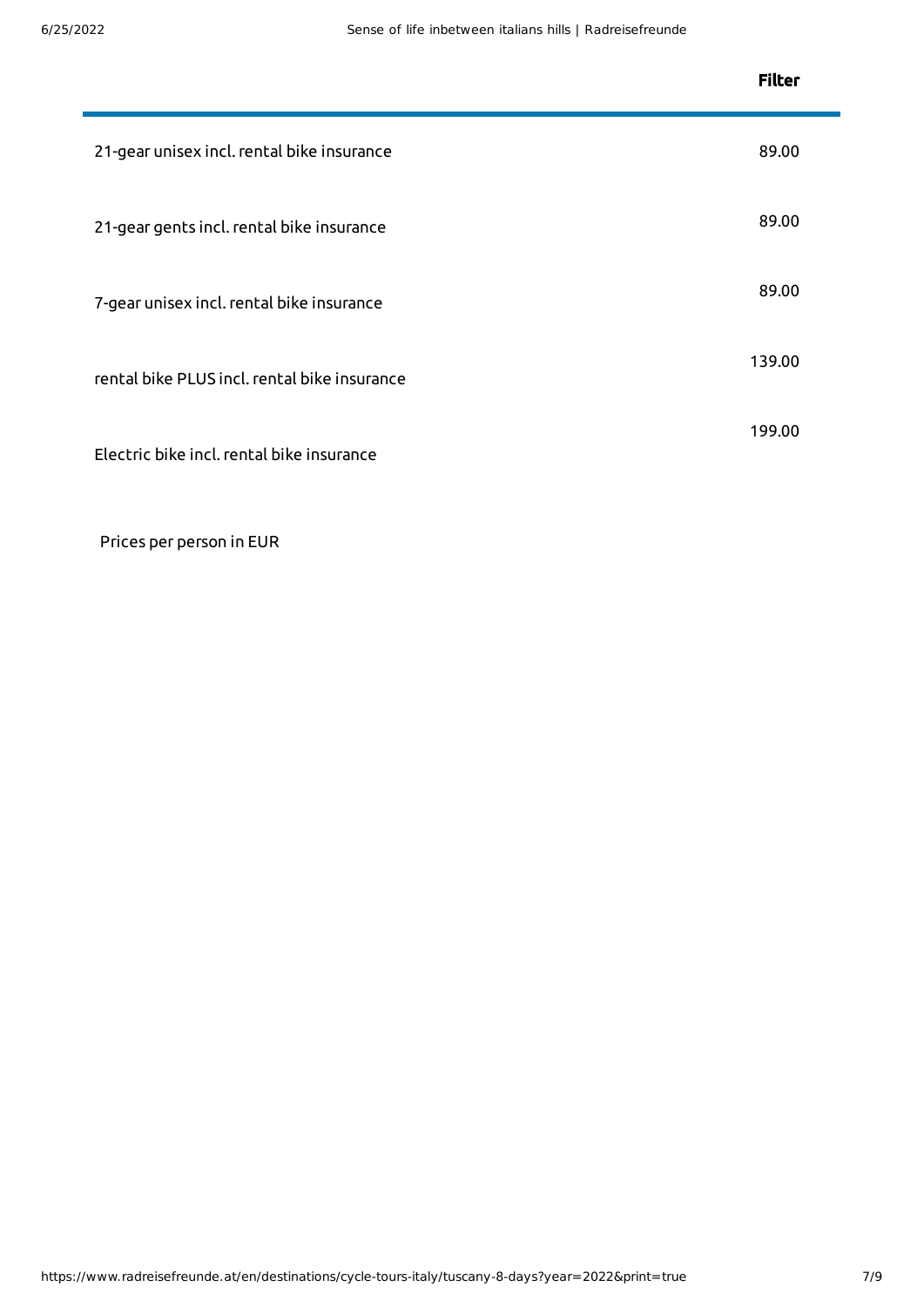# Services and infos

#### **Services**

#### Included:

- Accommodation in your selected  $\bullet$ category
- **•** Breakfast buffet or an extensive breakfast
- Welcome briefing (German, English)
- Luggage transfer between the hotels
- developed route
- Detailed travel documents 1x perroom (German; English; French - with route maps,route description, local attractions, important telephone numbers)
- 1 Bus transfer from Greve Florence incl. your bike
- Navigation-app and GPS-data is available
- Service hotline

#### Optional:

- Bike rental, including rental bike  $\bullet$ insurance
- Return transfer on saturday by minibus  $\bullet$ costs € 35 per person incl. your bike, to be paid for at the time, reservation is necessary

#### Infos

#### Arrival / Parking / Departure:

- Montecatini Terme central train station
- Florence and Pisa airport
- $\bullet$  Public car park approx.  $\epsilon$  10,- per day
- Good train connections from Florence to  $\bullet$ Montecatini Terme

#### Please note:

Tourist tax, if due, is not included in the  $\bullet$ tour price!